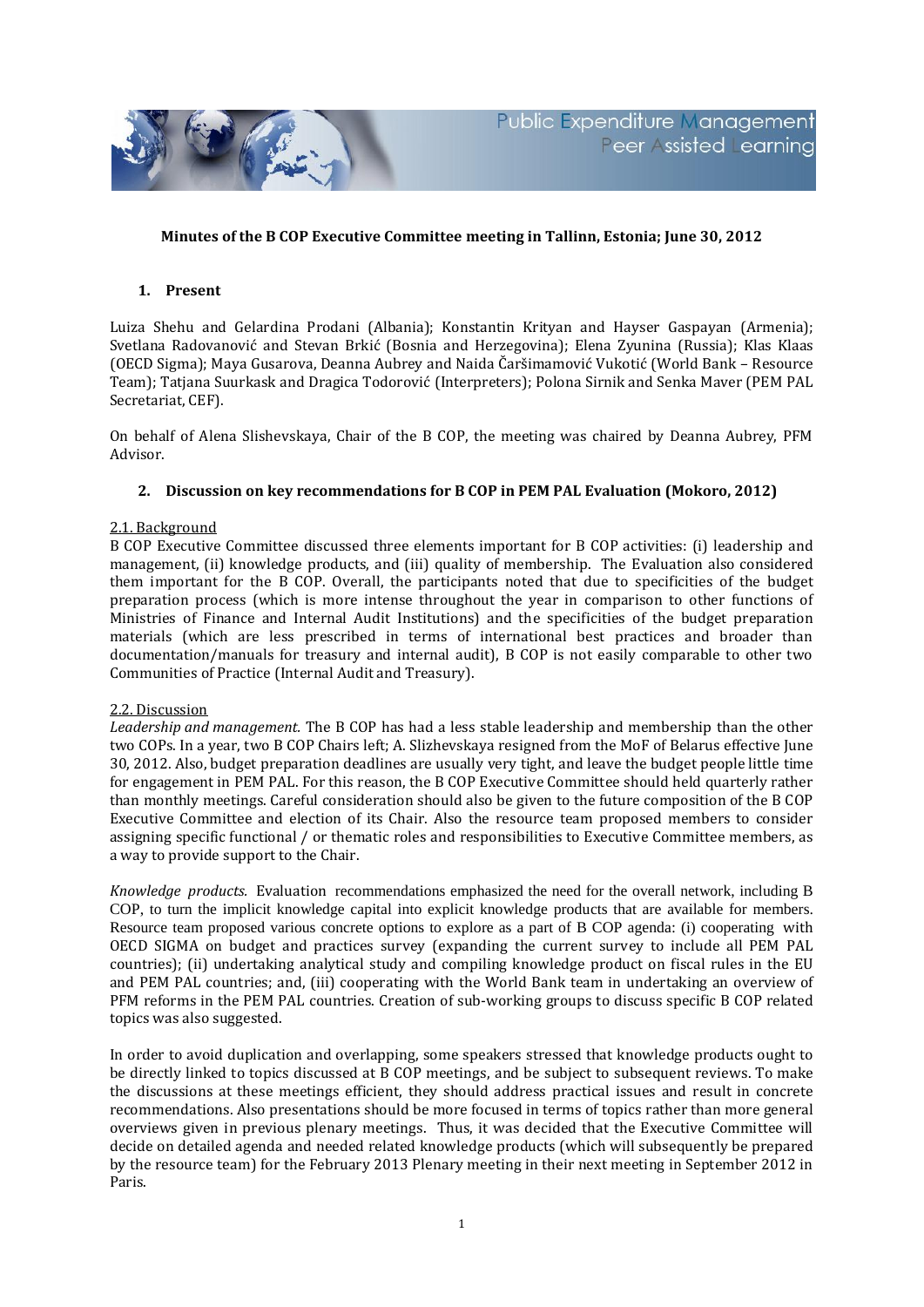At future SBO/OECD meetings the PEM PAL countries should also participate with presentations.

*Quality of membership.* The discussion focused on improvement of membership sustainability in B COP. The participants emphasized the importance of Executive Committee personal members' commitment to participation in implementation of B COP action plan and overall PEMPAL program activities, as well as agreed to undertake careful analysis of the current membership in B COP. The resource team offered to prepare (i) Rules of procedure for the Executive Committee; and (ii) analysis of membership, based on the participation at the B COP events.

## 2.3. Conclusions

- (i) The resource team will analyze membership quality (level of participation);
- (ii) The resource team will define Rules of procedure for the Executive Committee;
- (iii) The resource team will prepare initial draft Agenda and proposals for knowledge products for the February 2013 Plenary meeting to be discussed and subject of decision of the Executive Committee in their September 2012 meeting in Paris.
- (iv) The Secretariat will facilitate a presentation of Wiki possibilities to the Executive Committee in Paris. The Executive Committee will then decide whether this facility will be used by the BCoP and in which way (an Executive Committee member may be selected to manage this, should the Executive Committee decide so).
- (v) PEM PAL countries will be included in the next OECD Budget Survey. B CoP members will be informed about the procedure. Preliminary results will be presented in the February 2013 Plenary meeting, if available by then.
- (vi) PEM PAL countries will participate in the next SBO/OECD meeting and propose including their presentations into the agenda of the meeting.
- (vii) The B COP Executive Committee will meet in quarterly meetings.
- (viii) Interest of Belarus and Croatia to continue participation in the Executive Committee will be checked;
- (ix) In connection with the election of the Chair of the B COP Executive Committee, the Secretariat will circulate CV format to be filled out by the members of the B COP Executive Committee, and returned to the Secretariat. (See Attachment for instructions and proposal for the nomination/election procedure).

### **3. Roles and responsibilities**

*Discussion.* The PFM Advisor explained the roles of the resource team and the Secretariat in helping the B COP Executive Committee perform its leadership function (draft agendas, organize meetings, etc.). The wiki, which has already been set up, could be used to facilitate the exchange of information; a live training session on its functionality could be organized during the Paris meeting. OECD Sigma representative explained their role of being an active part of the resource team, happy to provide country products and promote the network.

# **4. B COP Action Plan 2012 – 2014 and budget**

### 4.1. Background

The following B COP activities and budgets have been confirmed by the Steering Committee for the period from July 2012 until June 2013 (amounts in 000 USD).

|                | Plan July 2012 - June 2013 |                    |                                     |                      |  |
|----------------|----------------------------|--------------------|-------------------------------------|----------------------|--|
| #              | Nature                     | Location &<br>Time | Objectives                          | Indicative<br>budget |  |
|                | Plenary                    | Feb13/Mntg(Fra)    | Perform.inform&bdg decis-making     | 180                  |  |
| $\overline{2}$ | Small group meeting        | Sep12/Georg(Cro)   | IT solutions for budget reforms     | 60                   |  |
| 3              | Small group meeting        | TBC                | Per unit financ.in health&education | 60                   |  |
| 4              | Smal group meeting         |                    | ExCom meeting                       | 45                   |  |
| 5              | Study visit                |                    | TBC.                                | 30                   |  |
| 6              | 0 <sub>ther</sub>          |                    | Members attend other COP events     | 17,5                 |  |
|                | Total                      |                    |                                     | 393                  |  |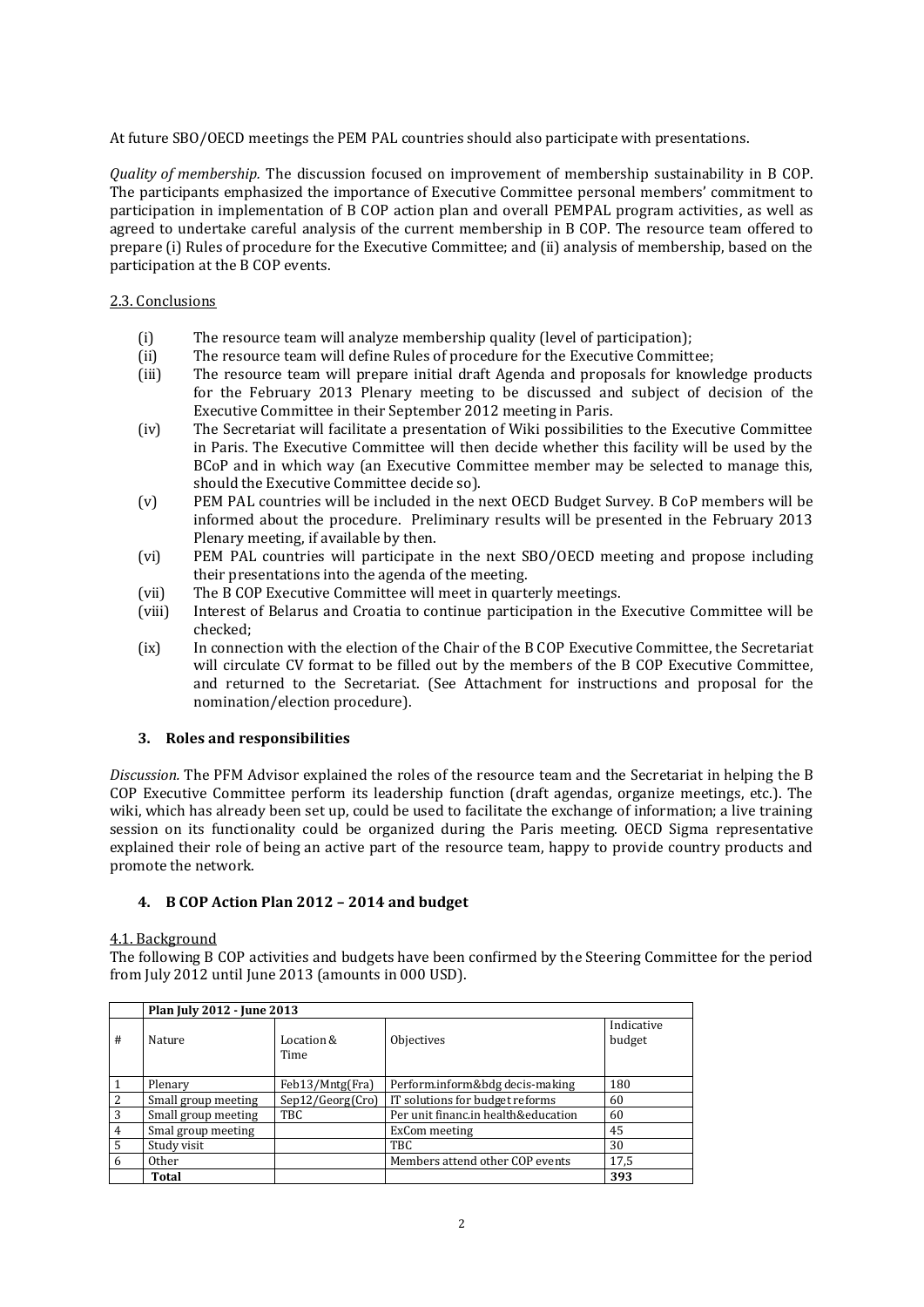## 4.2. Discussion

Implications for the B COP work of the Budget Management Guidelines, which were recently approved by the Steering Committee, were discussed. Also discussed was timing of various B COP meetings, and rules that apply for the study visits (defined by the Guidelines for study visits; [http://www.pempal.org/rules/\)](http://www.pempal.org/rules/). One representative felt that Performance Budgeting has already been discussed at the Bohinj meeting, and insisted that Medium Term Budgetary Framework be part of the next B COP Plenary meeting.

### 4.3. Conclusions

(i) *The IT solutions for budget reforms*, initially planned for the fall 2012, will be moved to April 2013. The Secretariat will check with Georgia and Croatia whether they are still interested in hosting this event, and request a short info on their recent reforms in this area.

(ii) *The per unit financing in health and education* meeting will also be moved to April 2013.

(iii) *Next B COP Plenary.* By September, the members of the Executive Committee will think about other topics to be discussed in the B COP Plenary, now planned for early 2013, and the initial discussion on the agenda will take place at the next Executive Committee meeting Medium Term Budgetary Framework will be considered to be included into the agenda of the next Plenary.

## **5. Update on improvement initiatives (virtual library, success stories, website) and other activities**

The Secretariat representatives provided an overview of the recent initiatives undertaken by the Secretariat, and the PFM Advisor briefed the Executive Committee on the status of the PEM PAL Strategy 2012 - 2017.